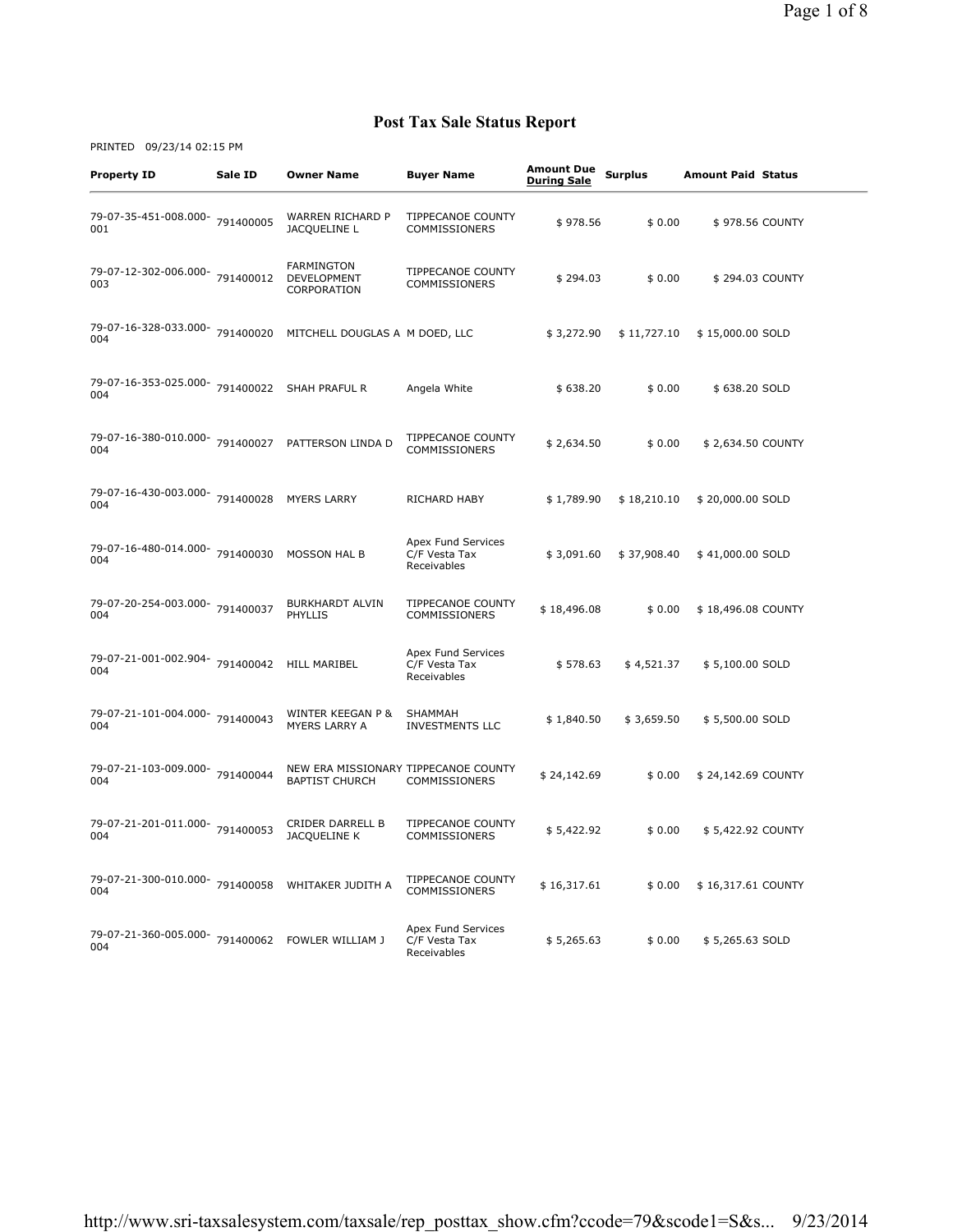| <b>Property ID</b>                     | Sale ID   | Owner Name                                                | <b>Buyer Name</b>                         | <b>Amount Due</b><br><b>During Sale</b> | <b>Surplus</b> | <b>Amount Paid Status</b> |  |
|----------------------------------------|-----------|-----------------------------------------------------------|-------------------------------------------|-----------------------------------------|----------------|---------------------------|--|
| 79-07-22-152-017.000- 791400069<br>004 |           | SMITH JOHN E<br><b>ENTERPRISES INC</b>                    | <b>TIPPECANOE COUNTY</b><br>COMMISSIONERS | \$663.11                                | \$0.00         | \$663.11 COUNTY           |  |
| 79-07-27-102-031.000- 791400078<br>004 |           | <b>LOCAL INVESTMENTS</b><br><b>LLC</b>                    | M DOED, LLC                               | \$3,962.69                              | \$26,037.31    | \$30,000.00 SOLD          |  |
| 79-07-28-101-025.900-791400088<br>004  |           | TITAN EQUITY GROUP<br><b>LLC</b>                          | Nebraska Alliance<br>Realty Co            | \$7,645.10                              | \$22,354.90    | \$30,000.00 SOLD          |  |
| 79-07-28-261-013.000- 791400095<br>004 |           | NEAVE CHRISTOPHER M DOED, LLC                             |                                           | \$1,511.79                              | \$45,488.21    | \$47,000.00 SOLD          |  |
| 79-07-28-451-021.000-<br>004           | 791400101 | <b>MORRISON JAMES</b><br><b>ETAL</b>                      | TIPPECANOE COUNTY<br>COMMISSIONERS        | \$12,831.82                             | \$0.00         | \$12,831.82 COUNTY        |  |
| 79-07-29-128-006.000- 791400103<br>004 |           | <b>KARGER ANNETTE L</b>                                   | <b>RICHARD HABY</b>                       | \$410.50                                | \$19,589.50    | \$20,000.00 SOLD          |  |
| 79-07-29-176-011.000- 791400104<br>004 |           | FERGUSON FRANCIS L TIPPECANOE COUNTY<br><b>CHARLENE A</b> | <b>COMMISSIONERS</b>                      | \$4,223.81                              | \$0.00         | \$4,223.81 COUNTY         |  |
| 79-07-29-230-003.000-791400108<br>004  |           | <b>ENGDALL MARK A</b><br><b>SUSAN HOLLAND</b>             | TIPPECANOE COUNTY<br><b>COMMISSIONERS</b> | \$16,255.07                             | \$0.00         | \$16,255.07 COUNTY        |  |
| 79-07-29-261-007.000-791400110<br>004  |           | <b>GROSS GLADYS V</b><br>ROARKE TTEE                      | TIPPECANOE COUNTY<br><b>COMMISSIONERS</b> | \$2,096.48                              | \$0.00         | \$2,096.48 COUNTY         |  |
| 79-07-29-261-008.000- 791400111<br>004 |           | <b>GROSS GLADYS V</b><br><b>ROARKE TTEE</b>               | TIPPECANOE COUNTY<br><b>COMMISSIONERS</b> | \$27,038.02                             | \$0.00         | \$27,038.02 COUNTY        |  |
| 79-07-29-406-013.000- 791400113<br>004 |           | HILL RICHARD L<br><b>EVANGELINE R</b>                     | <b>SHAMMAH</b><br><b>INVESTMENTS LLC</b>  | \$3,128.66                              | \$0.00         | \$3,128.66 SOLD           |  |
| 79-07-29-460-002.000- 791400116<br>004 |           | BELL WILLIAM D<br><b>CONTANCE R</b>                       | RICHARD HABY                              | \$2,116.49                              | \$18,883.51    | \$21,000.00 SOLD          |  |
| 79-07-32-251-006.000- 791400118<br>004 |           | <b>VINSON</b><br>DEVELOPMENT LLC                          | TIPPECANOE COUNTY<br>COMMISSIONERS        | \$474.94                                | \$0.00         | \$474.94 COUNTY           |  |
| 79-07-33-132-023.000- 791400123<br>004 |           | KIEFER LARRY<br>MICHAEL                                   | RICHARD HABY                              | \$2,516.10                              | \$8,483.90     | \$11,000.00 SOLD          |  |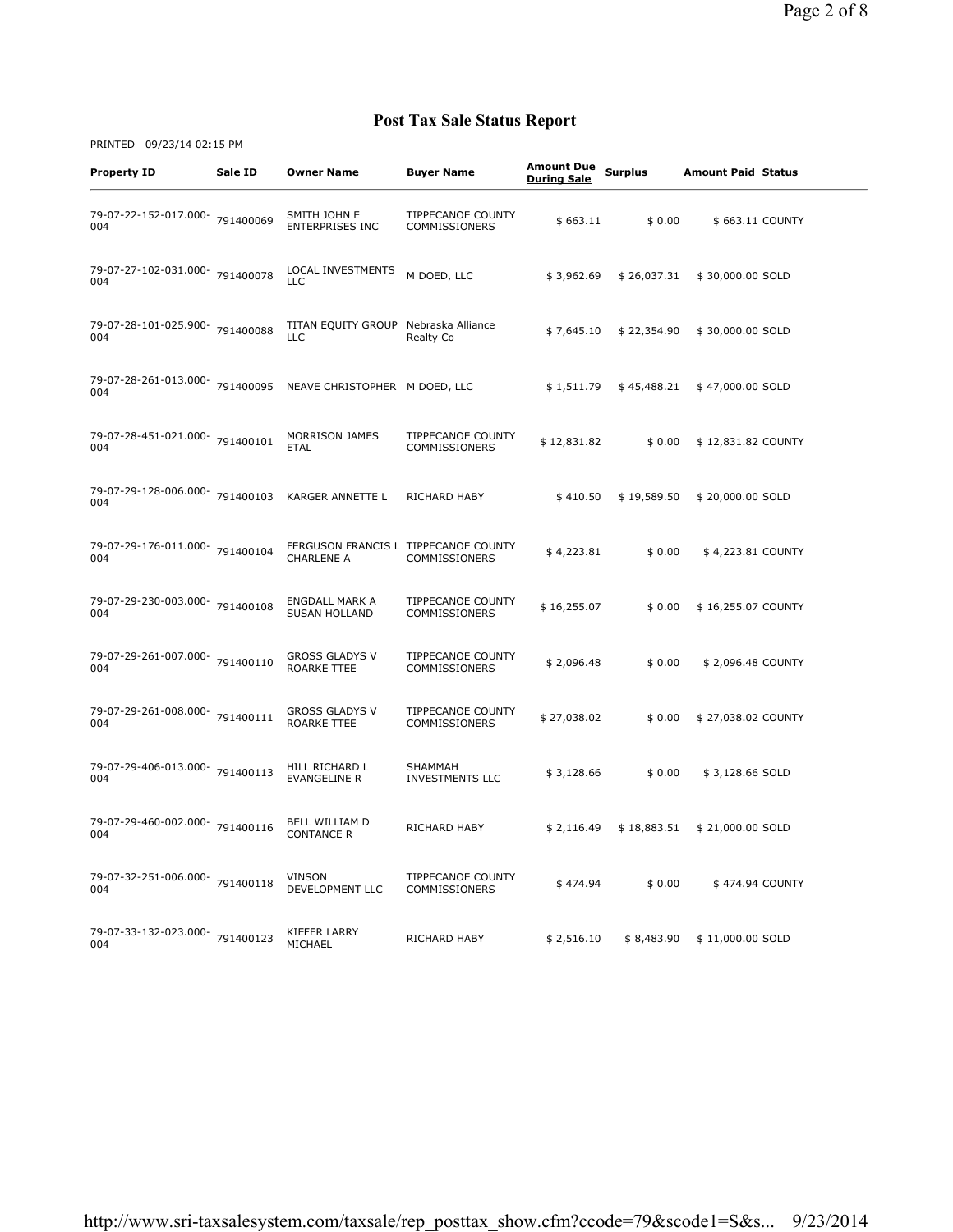| <b>Property ID</b>                                      | Sale ID | <b>Owner Name</b>                                      | Buyer Name                                         | <b>Amount Due</b><br><b>During Sale</b> | <b>Surplus</b> | <b>Amount Paid Status</b> |
|---------------------------------------------------------|---------|--------------------------------------------------------|----------------------------------------------------|-----------------------------------------|----------------|---------------------------|
| 79-07-34-276-006.000- 791400132<br>004                  |         | ZALAM ADNAN A &<br>TORRES-ZALAM<br><b>MARTHA E</b>     | Apex Fund Services<br>C/F Vesta Tax<br>Receivables | \$30,062.55                             | \$37,937.45    | \$68,000.00 SOLD          |
| 79-07-34-276-019.000-791400133<br>004                   |         | ZALAM ADNAN A &<br>TORRES-ZALAM<br><b>MARTHA E</b>     | M DOED, LLC                                        | \$155.50                                | \$6,344.50     | \$6,500.00 SOLD           |
| 79-07-34-300-005.000- 791400134<br>004                  |         | SHUMATE CLAUDE W<br>SELMA J                            | RICHARD HABY                                       | \$2,594.20                              | \$32,405.80    | \$35,000.00 SOLD          |
| 79-07-35-302-001.000- 791400138<br>004                  |         | MAPLE POINT<br><b>HOMEOWNERS</b><br><b>ASSOCIATION</b> | TIPPECANOE COUNTY<br>COMMISSIONERS                 | \$2,619.25                              | \$0.00         | \$2,619.25 COUNTY         |
| 79-07-35-302-016.000- 791400140<br>004                  |         | <b>COUNTRY CHARM</b><br>UTILITY CORP                   | TIPPECANOE COUNTY<br>COMMISSIONERS                 | \$948.19                                | \$0.00         | \$948.19 COUNTY           |
| 79-07-16-100-022.000- 791400142<br>005                  |         | <b>TARTER RUSSELL W</b>                                | TIPPECANOE COUNTY<br>COMMISSIONERS                 | \$16,780.76                             | \$0.00         | \$16,780.76 COUNTY        |
| 79-07-30-476-008.000- 791400144<br>005                  |         | WARTHAN HENRY E &<br>LINDA DIANA                       | TIPPECANOE COUNTY<br>COMMISSIONERS                 | \$4,699.94                              | \$0.00         | \$4,699.94 COUNTY         |
| 79-07-34-157-003.300-791400147<br>005                   |         | <b>KELLER MCGINNIS</b><br>ASSOC                        | <b>TIPPECANOE COUNTY</b><br><b>COMMISSIONERS</b>   | \$862.23                                | \$0.00         | \$862.23 COUNTY           |
| 79-15-03-200-016.000-791400150<br>007                   |         | <b>CHANDLER SUSAN L</b>                                | Nebraska Alliance<br>Realty Co                     | \$3,613.05                              | \$14,386.95    | \$18,000.00 SOLD          |
| 79-08-08-300-029.300- 791400155<br>009                  |         | <b>STACEY HOLLOW</b><br>HOMEOWNERS ASSOC COMMISSIONERS | <b>TIPPECANOE COUNTY</b>                           | \$383.44                                | \$0.00         | \$383.44 COUNTY           |
| 79-08-18-100-008.000- 791400167<br>010                  |         | LAMAR DANIEL J                                         | TIPPECANOE COUNTY<br><b>COMMISSIONERS</b>          | \$1,078.76                              | \$0.00         | \$1,078.76 COUNTY         |
| 79-15-19-251-001.000- 791400170 MYERS LARRY A JR<br>011 |         |                                                        | SHAMMAH<br><b>INVESTMENTS LLC</b>                  | \$1,652.89                              | \$0.00         | \$1,652.89 SOLD           |
| 79-12-18-300-003.000- 791400172 WALLACE JEAN<br>012     |         |                                                        | <b>TIPPECANOE COUNTY</b><br><b>COMMISSIONERS</b>   | \$371.19                                | \$0.00         | \$371.19 COUNTY           |
| 79-12-25-400-004.000- 791400173 RUTAN GORDON L<br>012   |         |                                                        | TIPPECANOE COUNTY<br>COMMISSIONERS                 | \$680.18                                | \$0.00         | \$680.18 COUNTY           |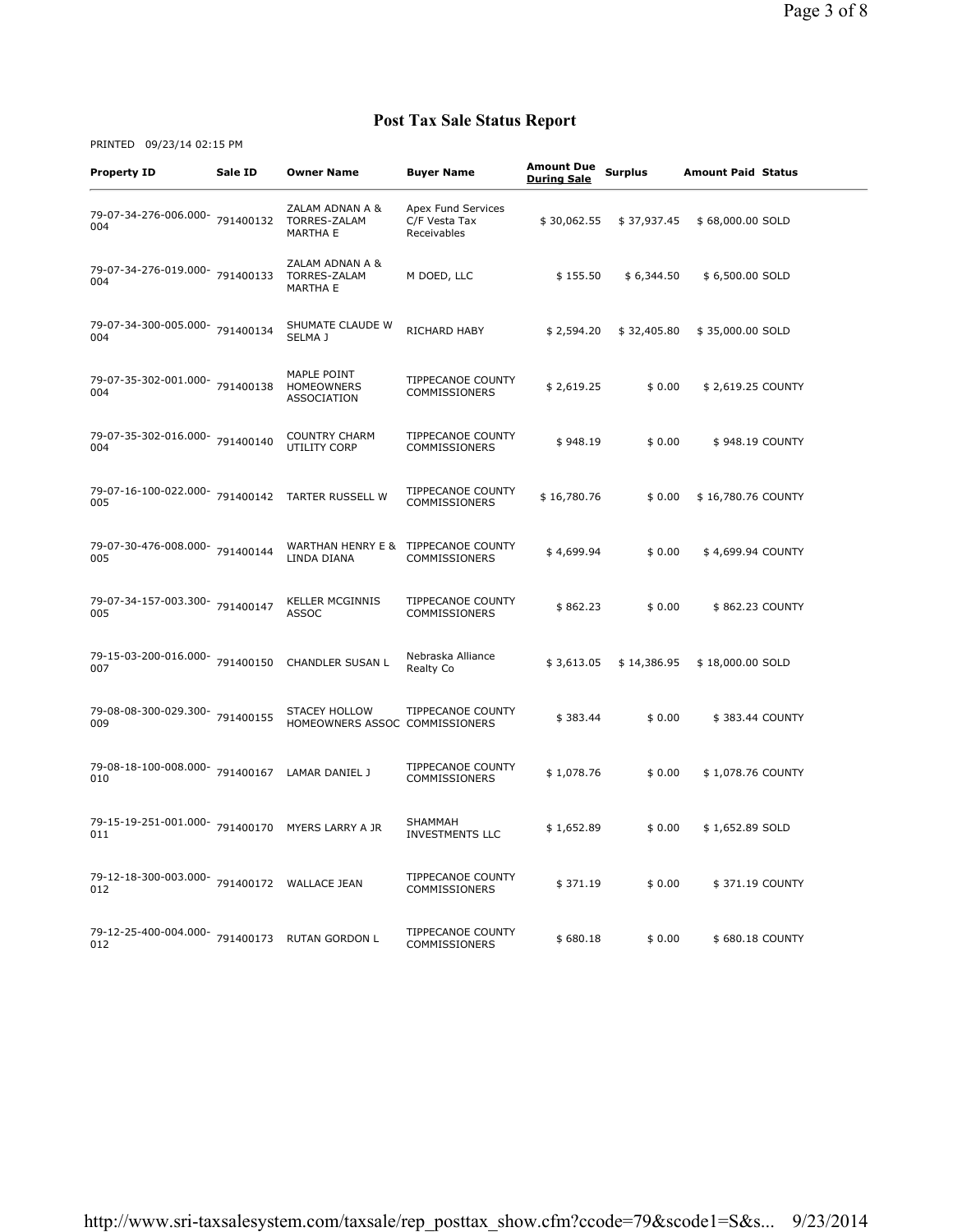| <b>Property ID</b>                                       | Sale ID | <b>Owner Name</b>                            | <b>Buyer Name</b>                                  | <b>Amount Due</b><br><b>During Sale</b> | <b>Surplus</b> | <b>Amount Paid Status</b>                 |  |
|----------------------------------------------------------|---------|----------------------------------------------|----------------------------------------------------|-----------------------------------------|----------------|-------------------------------------------|--|
| 79-01-34-152-007.000- 791400187<br>016                   |         | PAYNE SIDNEY ETAL                            | <b>TIPPECANOE COUNTY</b><br>COMMISSIONERS          | \$4,764.28                              | \$0.00         | \$4,764.28 COUNTY                         |  |
| 79-01-34-152-008.000- 791400188 PAYNE SIDNEY ETAL<br>016 |         |                                              | <b>TIPPECANOE COUNTY</b><br><b>COMMISSIONERS</b>   | \$4,782.29                              | \$0.00         | \$4,782.29 COUNTY                         |  |
| 79-01-34-155-014.000- 791400189<br>016                   |         | PAYNE SIDNEY ETAL                            | <b>TIPPECANOE COUNTY</b><br><b>COMMISSIONERS</b>   | \$4,742.49                              | \$0.00         | \$4,742.49 COUNTY                         |  |
| 79-01-34-155-015.000- 791400190 PAYNE SIDNEY ETAL<br>016 |         |                                              | <b>TIPPECANOE COUNTY</b><br>COMMISSIONERS          | \$4,243.11                              | \$0.00         | \$4,243.11 COUNTY                         |  |
| 79-01-34-155-016.000- 791400191 PAYNE SIDNEY ETAL<br>016 |         |                                              | TIPPECANOE COUNTY<br><b>COMMISSIONERS</b>          | \$4,873.31                              | \$0.00         | \$4,873.31 COUNTY                         |  |
| 79-01-34-301-005.000- 791400192 FUNK SCOTT<br>016        |         |                                              | <b>GUILLERMO CABRERA</b>                           | \$667.52                                | \$232.48       | \$900.00 SOLD                             |  |
| 79-01-34-301-016.000- 791400193<br>016                   |         | SHENANDOAH<br>FINANCIAL INC                  | Gary Glenn Taylor                                  | \$2,695.68                              | \$0.00         | \$2,695.68 SOLD                           |  |
| 79-01-34-301-020.000- 791400194<br>016                   |         | PAYNE SIDNEY ETAL                            | TIPPECANOE COUNTY<br><b>COMMISSIONERS</b>          | \$4,580.61                              | \$0.00         | \$4,580.61 COUNTY                         |  |
| 79-01-34-301-027.000- 791400195<br>016                   |         | STOKES FRANKLIN C<br>III                     | Apex Fund Services<br>C/F Vesta Tax<br>Receivables | \$4,209.98                              | \$25,790.02    | \$30,000.00 SOLD                          |  |
| 79-03-22-100-002.000- 791400201<br>017                   |         | MAY GEORGE N                                 | Nebraska Alliance<br>Realty Co                     | \$1,576.62                              | \$48,423.38    | \$50,000.00 SOLD                          |  |
| 79-03-27-400-003.000- 791400203<br>017                   |         | DRIZZLESOUND<br><b>INVESTMENT LLC</b>        | Angela White                                       | \$1,728.06                              | \$0.00         | \$1,728.06 SOLD                           |  |
| 79-04-08-377-021.000-791400207<br>017                    |         | KIRBY RICHARD L &<br>NORA J                  | SHAMMAH<br><b>INVESTMENTS LLC</b>                  | \$1,292.12                              | \$0.00         | \$1,292.12 SOLD                           |  |
| 79-04-09-300-008.000- 791400208<br>017                   |         | EMSLANDER KEVIN J &<br>MCGARRY SAVANNHA<br>Г | HALIFAX FINANCIAL<br>GROUP, L.P.                   |                                         |                | \$4,735.26 \$130,264.74 \$135,000.00 SOLD |  |
| 79-03-33-252-005.000- 791400212<br>018                   |         | DYER GRANT LEE<br><b>ADINA SUE</b>           | SHAMMAH<br><b>INVESTMENTS LLC</b>                  | \$5,540.26                              | \$0.00         | \$5,540.26 SOLD                           |  |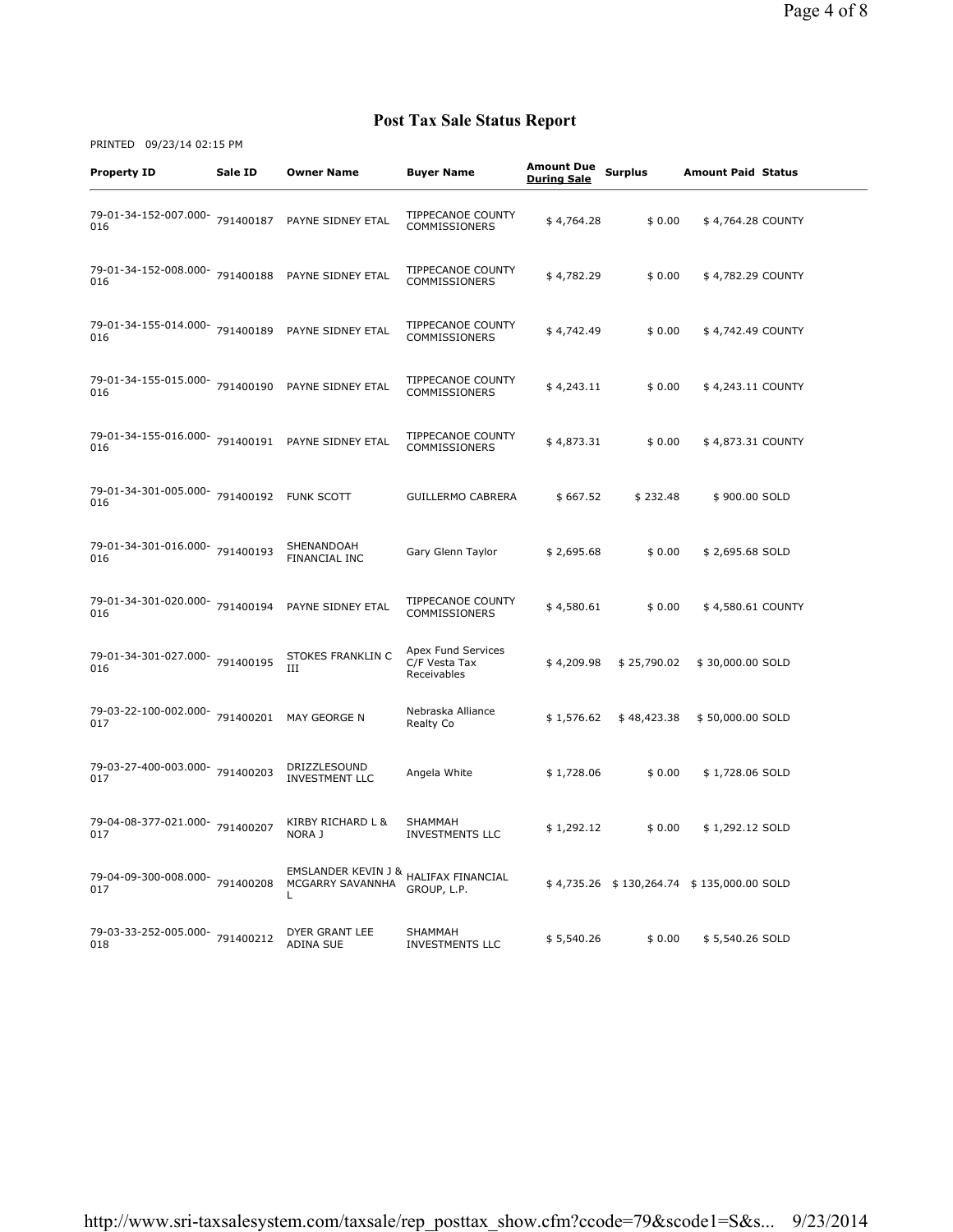| <b>Property ID</b>                     | Sale ID   | <b>Owner Name</b>                                                                          | <b>Buyer Name</b>                                            | <b>Amount Due</b><br><b>During Sale</b> | <b>Surplus</b> | <b>Amount Paid Status</b>                 |  |
|----------------------------------------|-----------|--------------------------------------------------------------------------------------------|--------------------------------------------------------------|-----------------------------------------|----------------|-------------------------------------------|--|
| 79-03-23-333-005.000- 791400216<br>019 |           | DANIEL PEGGY SUE                                                                           | TIPPECANOE COUNTY<br><b>COMMISSIONERS</b>                    | \$365.96                                | \$0.00         | \$365.96 COUNTY                           |  |
| 79-10-11-176-021.000-791400219<br>020  |           | FOUTS JOHN R ANN P                                                                         | TIPPECANOE COUNTY<br><b>COMMISSIONERS</b>                    | \$2,891.63                              | \$0.00         | \$2,891.63 COUNTY                         |  |
| 79-06-15-203-010.000-791400227<br>022  |           | DRACH RAYMOND A & TIPPECANOE COUNTY<br><b>JOY PARR</b>                                     | <b>COMMISSIONERS</b>                                         | \$408.69                                | \$0.00         | \$408.69 COUNTY                           |  |
| 79-06-16-200-004.000-791400228<br>022  |           | RICE JERRY E                                                                               | TIPPECANOE COUNTY<br>COMMISSIONERS                           | \$288.02                                | \$0.00         | \$288.02 COUNTY                           |  |
| 79-06-27-300-001.000- 791400229<br>022 |           | <b>TEWKSBURY</b><br><b>DOROTHEAL</b>                                                       | <b>TIPPECANOE COUNTY</b><br>HISTORICAL<br>ASSOCIATION        | \$2,368.43                              |                | \$98,631.57 \$101,000.00 SOLD             |  |
| 79-06-28-276-001.000- 791400230<br>022 |           | <b>TEWKSBURY</b><br>DOROTHEA L                                                             | <b>TIPPECANOE COUNTY</b><br>HISTORICAL<br><b>ASSOCIATION</b> |                                         |                | \$3,488.30 \$102,511.70 \$106,000.00 SOLD |  |
| 79-06-01-103-002.000- 791400233<br>023 |           | <b>SAGAMORE POINT</b><br>HOMEOWNERS'<br><b>ASSOCIATION INC</b>                             | <b>Family Realty Groups</b>                                  | \$1,018.26                              | \$0.00         | \$1,018.26 SOLD                           |  |
| 79-06-01-103-003.000- 791400234<br>023 |           | <b>SAGAMORE POINT</b><br><b>HOMEOWNERS'</b><br><b>ASSOCIATION INC</b>                      | <b>Family Realty Groups</b>                                  | \$659.29                                | \$0.00         | \$659.29 SOLD                             |  |
| 79-06-01-103-004.000-791400235<br>023  |           | SAGAMORE POINT<br>HOMEOWNERS'<br><b>ASSOCIATION INC</b>                                    | <b>TIPPECANOE COUNTY</b><br>COMMISSIONERS                    | \$680.89                                | \$0.00         | \$680.89 COUNTY                           |  |
| 79-06-01-103-018.000- 791400236<br>023 |           | <b>SAGAMORE POINT</b><br>HOMEOWNERS'<br><b>ASSOCIATION INC</b>                             | <b>TIPPECANOE COUNTY</b><br>COMMISSIONERS                    | \$942.23                                | \$0.00         | \$942.23 COUNTY                           |  |
| 79-06-01-104-027.000-<br>023           | 791400237 | SAGAMORE PINE<br><b>SECTION 2</b><br><b>HOMEOWNERS</b><br><b>ASSOCIATION INC</b>           | <b>TIPPECANOE COUNTY</b><br>COMMISSIONERS                    | \$371.18                                | \$0.00         | \$371.18 COUNTY                           |  |
| 79-06-02-226-013.000- 791400238<br>023 |           | <b>RBT DEVELOPMENT</b><br>LLC & PARAMOUNT<br>DEVELOPMENT GROUP COMMISSIONERS<br><b>LLC</b> | <b>TIPPECANOE COUNTY</b>                                     | \$361.50                                | \$0.00         | \$361.50 COUNTY                           |  |
| 79-06-02-228-012.000- 791400240<br>023 |           | RBT DEVELOPMENT<br><b>LLC</b>                                                              | TIPPECANOE COUNTY<br>COMMISSIONERS                           | \$384.50                                | \$0.00         | \$384.50 COUNTY                           |  |
| 79-06-02-228-013.000- 791400241<br>023 |           | RBT DEVELOPMENT<br>LLC                                                                     | TIPPECANOE COUNTY<br>COMMISSIONERS                           | \$594.43                                | \$0.00         | \$594.43 COUNTY                           |  |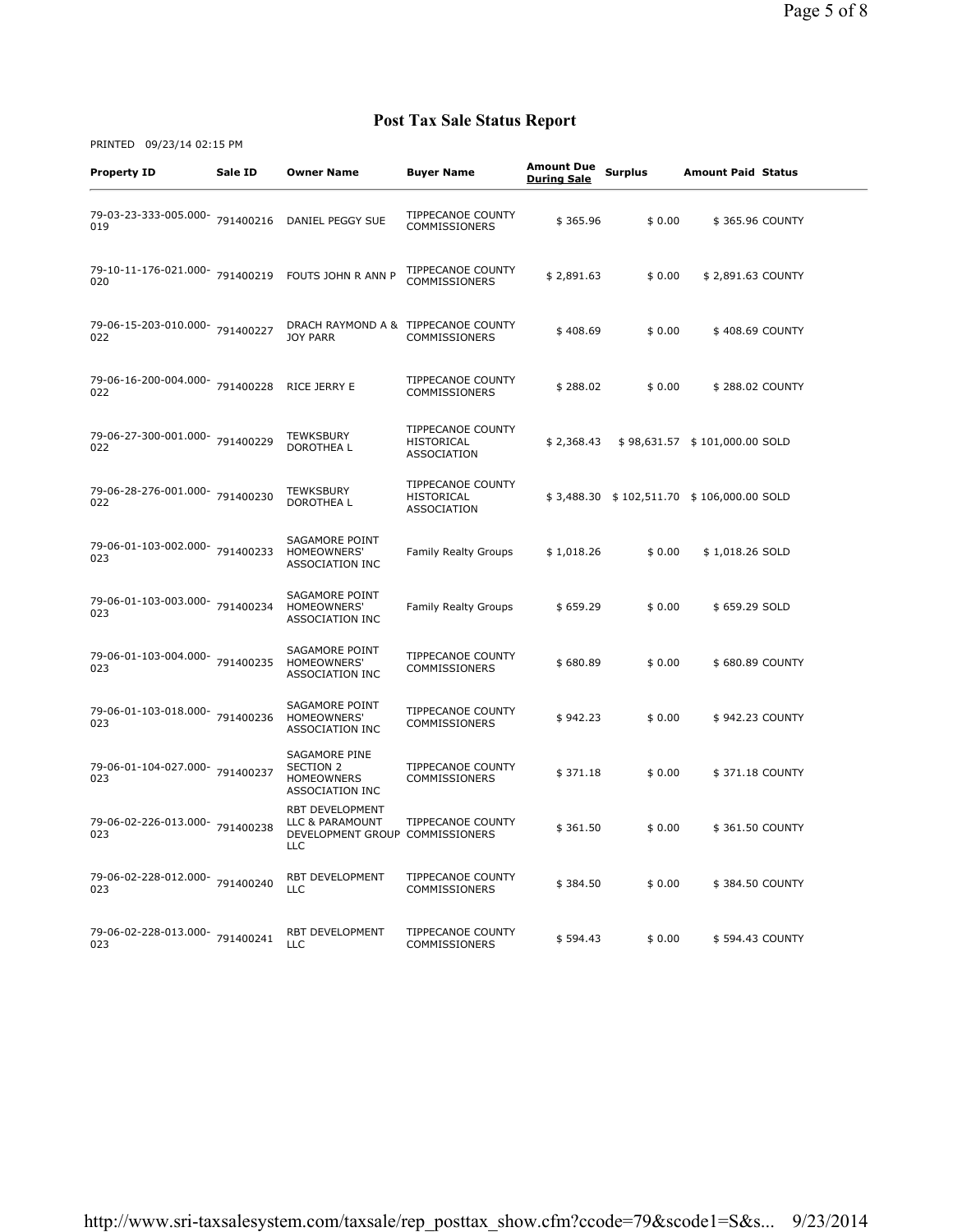| <b>Property ID</b>                                    | Sale ID | <b>Owner Name</b>                            | <b>Buyer Name</b>                                  | <b>Amount Due</b><br><b>During Sale</b> | <b>Surplus</b> | <b>Amount Paid Status</b> |  |
|-------------------------------------------------------|---------|----------------------------------------------|----------------------------------------------------|-----------------------------------------|----------------|---------------------------|--|
| 79-06-02-404-031.000- 791400242 TARTER RUSS<br>023    |         |                                              | <b>TIPPECANOE COUNTY</b><br>COMMISSIONERS          | \$284.97                                | \$0.00         | \$284.97 COUNTY           |  |
| 79-06-02-405-001.000- 791400243 CARRINGTON LLC<br>023 |         |                                              | Angela White                                       | \$159.83                                | \$0.00         | \$159.83 SOLD             |  |
| 79-06-02-405-034.000- 791400244<br>023                |         | <b>TARTER RUSS</b>                           | TIPPECANOE COUNTY<br><b>COMMISSIONERS</b>          | \$168.50                                | \$0.00         | \$168.50 COUNTY           |  |
| 79-06-02-405-035.000- 791400245<br>023                |         | <b>TARTER RUSS</b>                           | TIPPECANOE COUNTY<br>COMMISSIONERS                 | \$168.50                                | \$0.00         | \$168.50 COUNTY           |  |
| 79-06-11-100-005.000- 791400246<br>023                |         | MENNEN BUILDERS<br>LLC ETAL                  | <b>TIPPECANOE COUNTY</b><br><b>COMMISSIONERS</b>   | \$369.21                                | \$0.00         | \$369.21 COUNTY           |  |
| 79-06-26-351-004.000- 791400249<br>023                |         | MYERS LARRY A                                | <b>SHAMMAH</b><br><b>INVESTMENTS LLC</b>           | \$3,017.75                              | \$25,982.25    | \$29,000.00 SOLD          |  |
| 79-07-30-200-006.300- 791400253<br>023                |         | <b>CELLULAR ONE</b>                          | Apex Fund Services<br>C/F Vesta Tax<br>Receivables | \$4,892.69                              | \$27,107.31    | \$32,000.00 SOLD          |  |
| 79-07-07-056-115.300-791400254<br>026                 |         | <b>SIMON PROPERTY</b><br><b>GROUP LP</b>     | TIPPECANOE COUNTY<br><b>COMMISSIONERS</b>          | \$489.49                                | \$0.00         | \$489.49 COUNTY           |  |
| 79-07-07-385-005.000- 791400256<br>026                |         | HINDS ANNE R TTEE                            | M DOED, LLC                                        | \$9,086.96                              | \$16,913.04    | \$26,000.00 SOLD          |  |
| 79-07-18-003-000.301- 791400262 HOMESPORTS INC<br>026 |         |                                              | TIPPECANOE COUNTY<br>COMMISSIONERS                 | \$874.12                                | \$0.00         | \$874.12 COUNTY           |  |
| 79-07-18-127-015.000- 791400263 BEAVER JAMES A<br>026 |         |                                              | M DOED, LLC                                        | \$4,036.43                              | \$41,963.57    | \$46,000.00 SOLD          |  |
| 79-07-20-025-076.300- 791400266<br>026                |         | <b>WEST LAFAYETTE</b><br><b>SPORTS WORLD</b> | TIPPECANOE COUNTY<br>COMMISSIONERS                 | \$5,201.12                              | \$0.00         | \$5,201.12 COUNTY         |  |
| 79-04-13-353-013.000- 791400268<br>027                |         | <b>SCHNEPP WILLIAM &amp;</b><br>LORENA       | TIPPECANOE COUNTY<br>COMMISSIONERS                 | \$19,845.59                             | \$0.00         | \$19,845.59 COUNTY        |  |
| 79-04-16-253-001.000-791400269<br>027                 |         | KING GARY L CHERYL<br>Е                      | Wilbur Cain                                        | \$1,376.80                              | \$19,623.20    | \$21,000.00 SOLD          |  |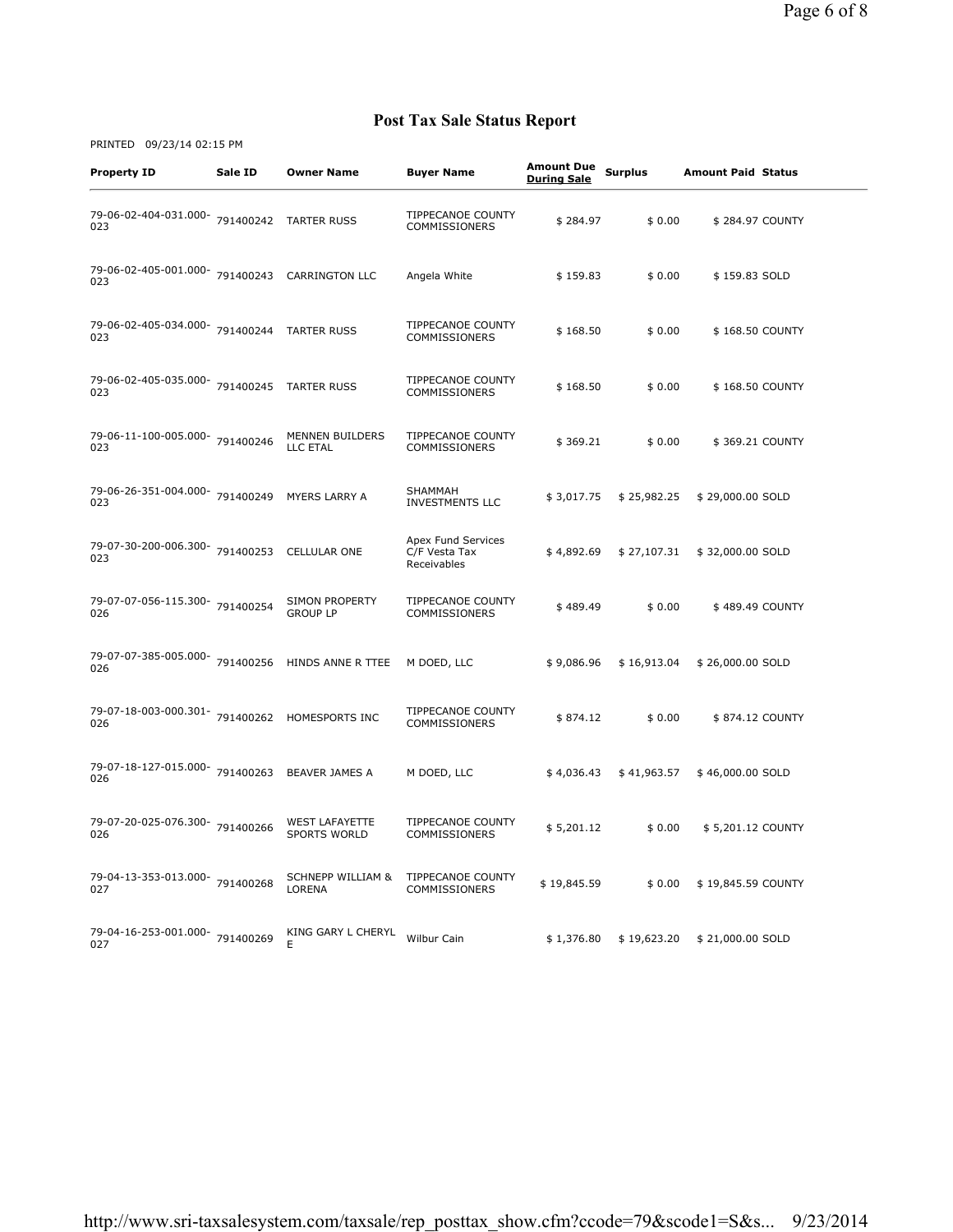| <b>Property ID</b>                                       | Sale ID | <b>Owner Name</b>                                  | <b>Buyer Name</b>                                  | <b>Amount Due</b><br><b>During Sale</b> | <b>Surplus</b> | <b>Amount Paid Status</b> |
|----------------------------------------------------------|---------|----------------------------------------------------|----------------------------------------------------|-----------------------------------------|----------------|---------------------------|
| 79-04-16-259-001.000- 791400270<br>027                   |         | LEFFLER AMELIA                                     | <b>TIPPECANOE COUNTY</b><br>COMMISSIONERS          | \$789.57                                | \$0.00         | \$789.57 COUNTY           |
| 79-04-23-300-010.000- 791400275<br>027                   |         | MILLER RICKEY J &<br>LINDA K                       | <b>TIPPECANOE COUNTY</b><br>COMMISSIONERS          | \$144.50                                | \$0.00         | \$144.50 COUNTY           |
| 79-04-24-102-001.000-791400277<br>027                    |         | <b>KAUFFMAN ROBERT</b><br><b>DALE ETAL</b>         | <b>TIPPECANOE COUNTY</b><br>COMMISSIONERS          | \$145.50                                | \$0.00         | \$145.50 COUNTY           |
| 79-04-24-102-002.000- 791400278<br>027                   |         | T&H INVESTMENT<br>PROPERTIES LLC                   | TIPPECANOE COUNTY<br>COMMISSIONERS                 | \$8,697.05                              | \$0.00         | \$8,697.05 COUNTY         |
| 79-04-33-127-007.000- 791400282<br>027                   |         | MITCHELL STEVEN K<br>MICHELE E                     | Willadean Metro                                    | \$391.33                                | \$0.00         | \$391.33 SOLD             |
| 79-09-24-202-030.000- 791400286<br>028                   |         | SIMMS LEO L CLARA B                                | TIPPECANOE COUNTY<br>COMMISSIONERS                 | \$2,779.59                              | \$0.00         | \$2,779.59 COUNTY         |
| 79-11-14-302-002.000- 791400288<br>030                   |         | DELARUZ MARIA                                      | Nebraska Alliance<br>Realty Co                     | \$2,306.12                              | \$80,693.88    | \$83,000.00 SOLD          |
| 79-11-08-351-021.000- 791400290<br>031                   |         | LATHROP TERRY L                                    | <b>BELLE LENDERMON</b>                             | \$230.85                                | \$269.15       | \$500.00 SOLD             |
| 79-11-17-102-003.000- 791400296<br>031                   |         | SHIRAR EMILY &<br><b>ENGLEDOW MICHAEL</b>          | Nebraska Alliance<br>Realty Co                     | \$732.81                                | \$3,867.19     | \$4,600.00 SOLD           |
| 79-11-17-251-066.000- 791400297<br>031                   |         | SMITH JOHN E & CO<br><b>INC</b>                    | <b>TIPPECANOE COUNTY</b><br>COMMISSIONERS          | \$160.79                                | \$0.00         | \$160.79 COUNTY           |
| 79-11-04-426-031.000- 791400307<br>032                   |         | SMITH DOUGLAS PAUL SHAMMAH<br><b>MARY MARGARET</b> | <b>INVESTMENTS LLC</b>                             | \$1,843.01                              | \$27,156.99    | \$29,000.00 SOLD          |
| 79-11-05-453-006.000- 791400310<br>032                   |         | SMITH DEBORAH J                                    | Apex Fund Services<br>C/F Vesta Tax<br>Receivables | \$3,654.84                              | \$37,345.16    | \$41,000.00 SOLD          |
| 79-11-05-326-010.000- 791400318 FASSNACHT ROSANNA<br>033 |         |                                                    | TIPPECANOE COUNTY<br>COMMISSIONERS                 | \$956.54                                | \$0.00         | \$956.54 COUNTY           |
| 79-11-05-326-029.000- 791400319<br>033                   |         | CROSSMANN-HABITAT TIPPECANOE COUNTY<br><b>LLC</b>  | COMMISSIONERS                                      | \$214.23                                | \$0.00         | \$214.23 COUNTY           |